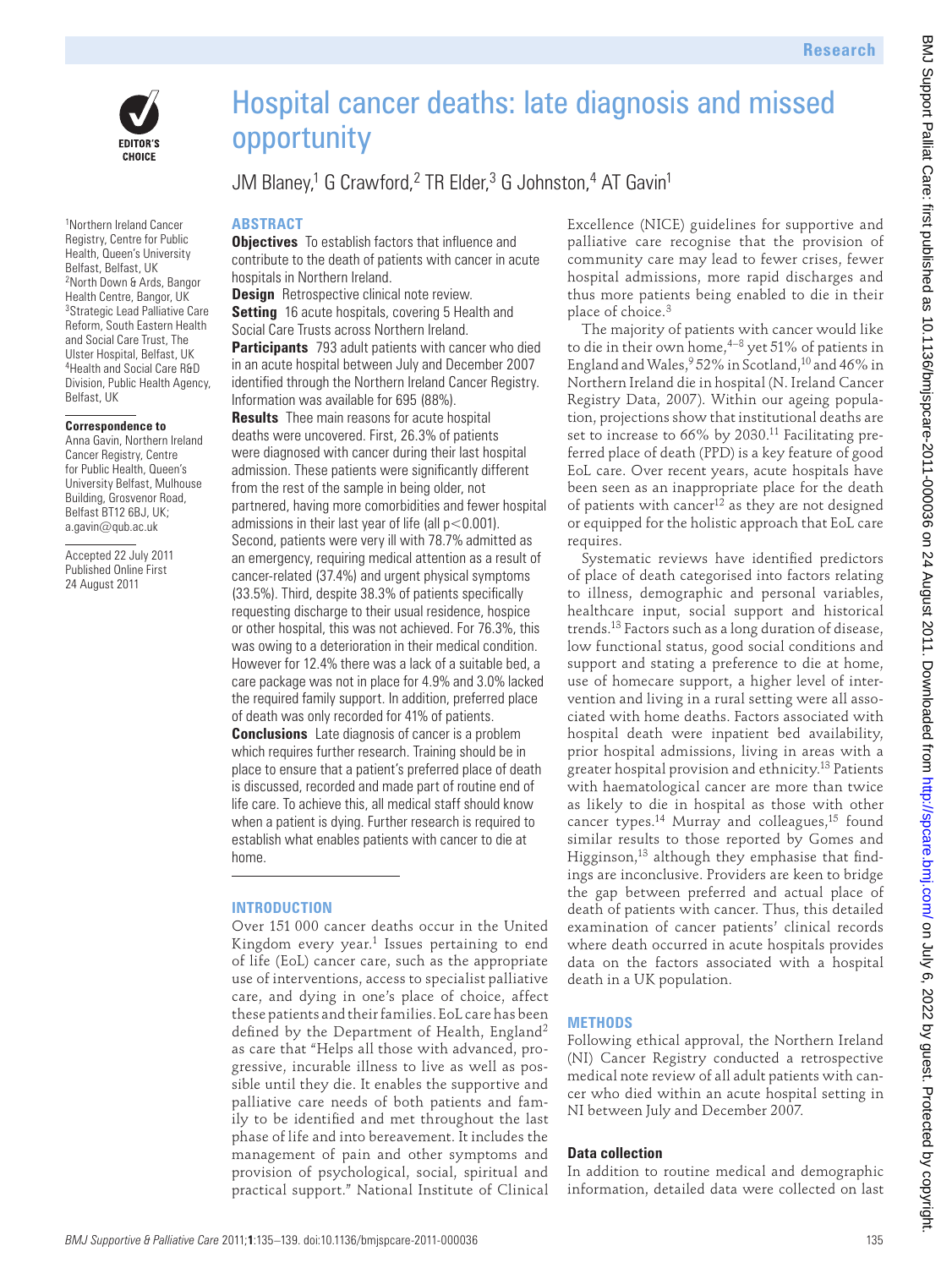#### **RESULTS**

### **NI Cancer Registry data**

#### **Patient characteristics**

#### **Hospital admissions: last year of life**

#### **Final hospital admission**

| hospital admission, investigations, treatments, level of pallia-<br>tive professional involvement, expectation of death, preferred<br>place of death (as recorded within medical notes), and the<br>number of previous hospital admissions within the last year<br>of life. Expectation of death was noted if it had been explic-<br>itly recorded within the medical notes in discussions with the | whereas fewer patients with breast cancer (48.3%) had admis-<br>sions in their last year of life.<br>Patients spent an average of 21 (IQR=25) days in hospital<br>in their last year of life, with 11 (IQR=18) days on their last<br>admission. Patients without a partner spent significantly more<br>days in hospital during their last year of life (25 days) than<br>patients who were partnered (20 days, p=0.004). |                          |
|-----------------------------------------------------------------------------------------------------------------------------------------------------------------------------------------------------------------------------------------------------------------------------------------------------------------------------------------------------------------------------------------------------|--------------------------------------------------------------------------------------------------------------------------------------------------------------------------------------------------------------------------------------------------------------------------------------------------------------------------------------------------------------------------------------------------------------------------|--------------------------|
| patient, relatives or carers; or for the attention of staff such as                                                                                                                                                                                                                                                                                                                                 |                                                                                                                                                                                                                                                                                                                                                                                                                          |                          |
| enrolment on the Liverpool Care Pathway. Reasons for hospi-                                                                                                                                                                                                                                                                                                                                         |                                                                                                                                                                                                                                                                                                                                                                                                                          |                          |
| tal admission were categorised by the Registry staff following                                                                                                                                                                                                                                                                                                                                      | <b>Final hospital admission</b><br>On patients' final hospital admission, the most common                                                                                                                                                                                                                                                                                                                                |                          |
| discussions with a Macmillan GP. Macmillan GPs are special-                                                                                                                                                                                                                                                                                                                                         |                                                                                                                                                                                                                                                                                                                                                                                                                          |                          |
| ist palliative care GPs, funded by the cancer charity. Their role                                                                                                                                                                                                                                                                                                                                   | source of referral was a GP (46.2%) or the patient/patient's                                                                                                                                                                                                                                                                                                                                                             |                          |
| is to educate other GPs and multiprofessional groups about                                                                                                                                                                                                                                                                                                                                          | family (19.0%), with over half (51.8%) occurring during prac-                                                                                                                                                                                                                                                                                                                                                            |                          |
| palliative care, as well as contributing to strategic planning                                                                                                                                                                                                                                                                                                                                      | tice hours (08:30-18:00). Most (78.7%) were emergency admis-                                                                                                                                                                                                                                                                                                                                                             |                          |
| of palliative and EoL care. Categorisation was based on each                                                                                                                                                                                                                                                                                                                                        | sions with either cancer-related (37.4%) or urgent physical                                                                                                                                                                                                                                                                                                                                                              |                          |
| patient's age, gender, existing comorbidities, known cancer<br>diagnosis, symptoms on admission, relevant contents of the                                                                                                                                                                                                                                                                           |                                                                                                                                                                                                                                                                                                                                                                                                                          |                          |
| GP referral letter (where available) and cause of death. Data                                                                                                                                                                                                                                                                                                                                       |                                                                                                                                                                                                                                                                                                                                                                                                                          |                          |
| were entered onto a secure digital proforma and protected by<br>biometric (fingerprint) authentication and hardware encryp-                                                                                                                                                                                                                                                                         | <b>Patient characteristics</b>                                                                                                                                                                                                                                                                                                                                                                                           |                          |
|                                                                                                                                                                                                                                                                                                                                                                                                     | Table 1                                                                                                                                                                                                                                                                                                                                                                                                                  |                          |
| tion. Following transfer onto SPSS database and data cleaning,                                                                                                                                                                                                                                                                                                                                      | Patient characteristics (n=695)                                                                                                                                                                                                                                                                                                                                                                                          | N(% )                    |
| $\chi^2$ analysis was used to assess the statistical significance of cat-                                                                                                                                                                                                                                                                                                                           | Gender                                                                                                                                                                                                                                                                                                                                                                                                                   |                          |
| egorical data while Mann-Whitney and Kruskal-Wallis were                                                                                                                                                                                                                                                                                                                                            | Male                                                                                                                                                                                                                                                                                                                                                                                                                     | 371 (53.4)               |
| used for continuous data. All averages are reported as medians<br>with interquartile range (IQR).                                                                                                                                                                                                                                                                                                   | Female                                                                                                                                                                                                                                                                                                                                                                                                                   | 324 (46.6)               |
|                                                                                                                                                                                                                                                                                                                                                                                                     | Age (years)<br>$\leq$ 45                                                                                                                                                                                                                                                                                                                                                                                                 | 27(3.9)                  |
| <b>RESULTS</b>                                                                                                                                                                                                                                                                                                                                                                                      | $46 - 60$                                                                                                                                                                                                                                                                                                                                                                                                                | 89 (12.8)                |
| <b>NI Cancer Registry data</b>                                                                                                                                                                                                                                                                                                                                                                      | $61 - 70$                                                                                                                                                                                                                                                                                                                                                                                                                | 159 (22.9)               |
| In 2007, there were a total of 4108 cancer deaths within NI.                                                                                                                                                                                                                                                                                                                                        | $71 - 80$                                                                                                                                                                                                                                                                                                                                                                                                                | 237 (34.1)               |
| Registry data show that 45.5% of these patients died in hospi-                                                                                                                                                                                                                                                                                                                                      | $\geq 81$                                                                                                                                                                                                                                                                                                                                                                                                                | 183 (26.3)               |
| tals, 34.1% died at home, 12.5% in hospices and 7.9% in nurs-                                                                                                                                                                                                                                                                                                                                       | <b>Marital status</b>                                                                                                                                                                                                                                                                                                                                                                                                    |                          |
| ing, residential or care homes.                                                                                                                                                                                                                                                                                                                                                                     | Partnered                                                                                                                                                                                                                                                                                                                                                                                                                | 380 (54.7)               |
|                                                                                                                                                                                                                                                                                                                                                                                                     | Not partnered                                                                                                                                                                                                                                                                                                                                                                                                            | 313 (45.0)               |
| <b>Patient characteristics</b>                                                                                                                                                                                                                                                                                                                                                                      | Unknown                                                                                                                                                                                                                                                                                                                                                                                                                  | 2(0.3)                   |
| During the last 6 months of 2007, a total of 793 adult patients                                                                                                                                                                                                                                                                                                                                     | Socioeconomic status                                                                                                                                                                                                                                                                                                                                                                                                     |                          |
| with cancer died in an acute hospital. Owing to medical notes                                                                                                                                                                                                                                                                                                                                       | Quintile 1 (most deprived)                                                                                                                                                                                                                                                                                                                                                                                               | 165 (23.7)               |
| being unavailable, not found, or lacking sufficient information,<br>data were collected on 695 (88%) patients in 16 acute hospitals                                                                                                                                                                                                                                                                 | Quintile 2                                                                                                                                                                                                                                                                                                                                                                                                               | 158 (22.7)               |
| throughout all five NI Health and Social Care Trusts (HSCTs).                                                                                                                                                                                                                                                                                                                                       | Quintile 3<br>Quintile 4                                                                                                                                                                                                                                                                                                                                                                                                 | 125 (18.0)<br>122 (17.6) |
| Details were compared for included and excluded patients.                                                                                                                                                                                                                                                                                                                                           | Quintile 5 (least deprived)                                                                                                                                                                                                                                                                                                                                                                                              | 124 (17.8)               |
| Significantly more men were excluded (67.0%) from the study                                                                                                                                                                                                                                                                                                                                         | Unknown                                                                                                                                                                                                                                                                                                                                                                                                                  | 1(0.1)                   |
| than included (53.4%; p=0.01), but no other significant differ-                                                                                                                                                                                                                                                                                                                                     | Cancer type (ICD-10 codes)                                                                                                                                                                                                                                                                                                                                                                                               |                          |
| ences were found.                                                                                                                                                                                                                                                                                                                                                                                   | Digestive organs (C15C26)                                                                                                                                                                                                                                                                                                                                                                                                | 182 (26.2)               |
| The median age of patients was 74 (IQR=17) years, with                                                                                                                                                                                                                                                                                                                                              | Respiratory and intrathoracic organs (C30-C39)                                                                                                                                                                                                                                                                                                                                                                           | 170 (24.5)               |
| 53.4% being male and 54.7% partnered (table 1). As determined<br>by area postcode, the majority of patients were from more                                                                                                                                                                                                                                                                          | Breast (C50)                                                                                                                                                                                                                                                                                                                                                                                                             | 58 (8.3)                 |
| deprived areas (quintiles 1 and 2). Similar to the general cancer                                                                                                                                                                                                                                                                                                                                   | Female genital organs (C51-C58)                                                                                                                                                                                                                                                                                                                                                                                          | 35(5.0)                  |
| population in NI, most of the sample comprised patients with                                                                                                                                                                                                                                                                                                                                        | Male genital organs (C60-C63)                                                                                                                                                                                                                                                                                                                                                                                            | 38(5.5)                  |
| cancers of the digestive organs and respiratory and intratho-                                                                                                                                                                                                                                                                                                                                       | Other (C00-C14, C40-C49, C64-C97)<br>Comorbidity                                                                                                                                                                                                                                                                                                                                                                         | 212 (30.5)               |
| racic organs. A total of 87.9% of patients had comorbidities,                                                                                                                                                                                                                                                                                                                                       | Alzheimer's disease                                                                                                                                                                                                                                                                                                                                                                                                      | 46(6.6)                  |
| the most common being hypertension, cardiovascular disease,                                                                                                                                                                                                                                                                                                                                         | Arthritis                                                                                                                                                                                                                                                                                                                                                                                                                | 87 (12.5)                |
| chronic obstructive pulmonary disease, diabetes and arthri-                                                                                                                                                                                                                                                                                                                                         | Cardiovascular disease                                                                                                                                                                                                                                                                                                                                                                                                   | 120 (17.3)               |
| tis. Cancer stage was recorded for 63.2% of patients and the<br>majority (82.0%) had stage IV disease.                                                                                                                                                                                                                                                                                              | Cerebrovascular disease                                                                                                                                                                                                                                                                                                                                                                                                  | 57(8.2)                  |
|                                                                                                                                                                                                                                                                                                                                                                                                     | COPD                                                                                                                                                                                                                                                                                                                                                                                                                     | 97 (14.0)                |
| Hospital admissions: last year of life                                                                                                                                                                                                                                                                                                                                                              | <b>Diabetes</b>                                                                                                                                                                                                                                                                                                                                                                                                          | 95 (13.7)                |
| Patients had an average of two (IQR=2) hospital admissions in                                                                                                                                                                                                                                                                                                                                       | Hypertension                                                                                                                                                                                                                                                                                                                                                                                                             | 236 (34.0)               |
| their last year of life. Patients with no prior admissions (32.7%)                                                                                                                                                                                                                                                                                                                                  | Learning disability                                                                                                                                                                                                                                                                                                                                                                                                      | 7(1.0)                   |
| were significantly older (77 years) than those who had been                                                                                                                                                                                                                                                                                                                                         | Parkinson's disease                                                                                                                                                                                                                                                                                                                                                                                                      | 16(2.3)                  |
| previously admitted (72 years; p<0.001). Partnered patients                                                                                                                                                                                                                                                                                                                                         | Psychiatric disorder                                                                                                                                                                                                                                                                                                                                                                                                     | 16(2.3)                  |
| were more commonly observed to have multiple admissions.                                                                                                                                                                                                                                                                                                                                            | Renal disease<br>Multiple sclerosis                                                                                                                                                                                                                                                                                                                                                                                      | 30(4.3)<br>1(0.1)        |
| Prior admissions also varied significantly by cancer diagnosis                                                                                                                                                                                                                                                                                                                                      | Other malignancy                                                                                                                                                                                                                                                                                                                                                                                                         | 70 (10.1)                |
| $(p=0.009)$ . Patients with cancers of the male genital organs<br>(78.9%) and digestive organs (73.6%) had prior admissions,                                                                                                                                                                                                                                                                        | COPD, chronic obstructive pulmonary disease.                                                                                                                                                                                                                                                                                                                                                                             |                          |
|                                                                                                                                                                                                                                                                                                                                                                                                     |                                                                                                                                                                                                                                                                                                                                                                                                                          |                          |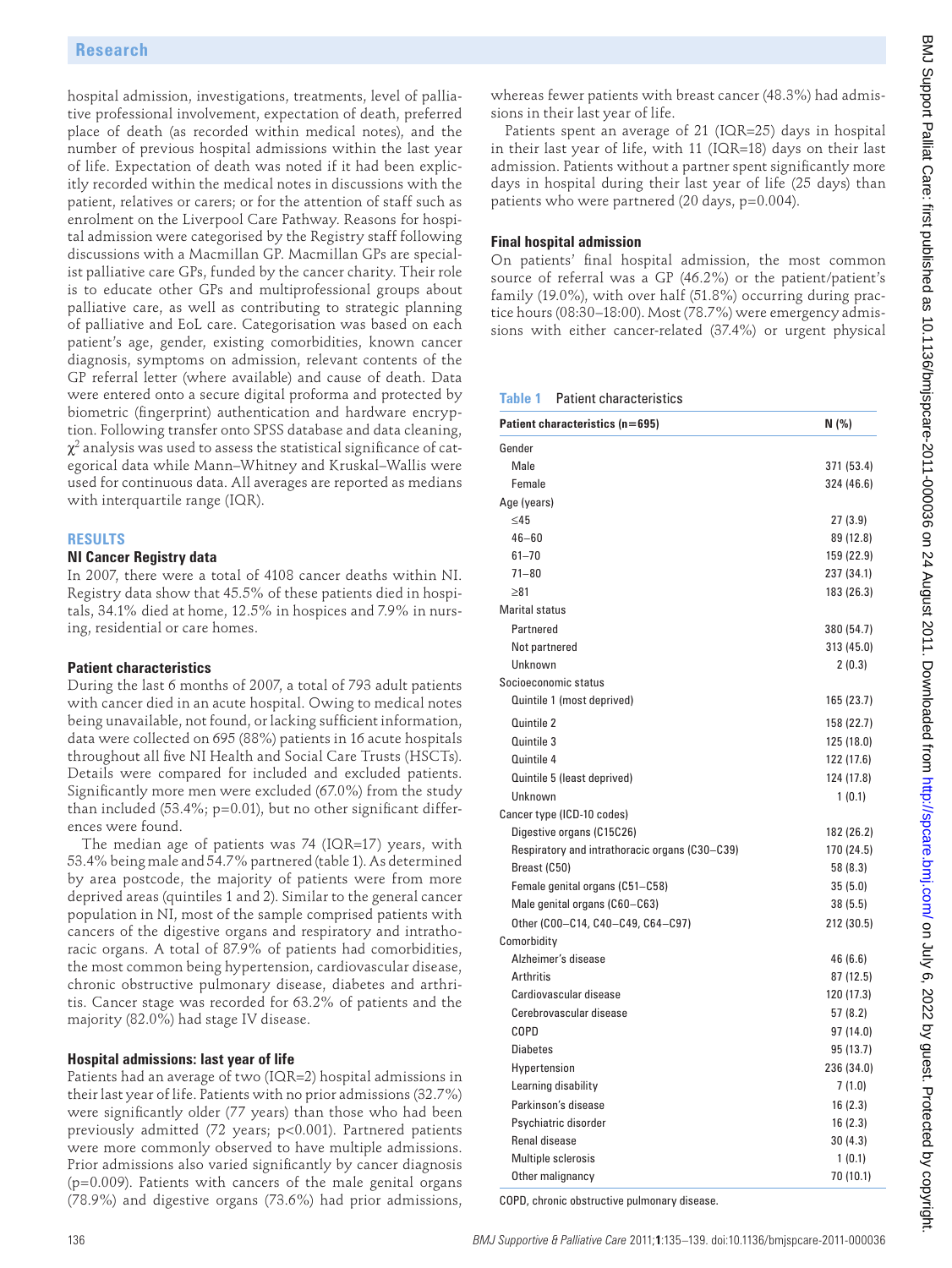(33.5%) symptoms. Patients had an average of four symptoms on admission, most commonly pain (48.3%), breathlessness (40.9%), anorexia (40.4%) and nausea/vomiting (33.8%).

Patients admitted as an emergency were significantly older (74 years, IQR= 16) than those with a non-emergency/planned admission (70 years, IQR=17;  $p=0.003$ ) and a significantly higher percentage were not partnered (47.2%) compared with others (36.5%; p=0.02). Patients admitted as an emergency were mainly admitted with cancer-related (41.1%) or urgent physical symptoms (40.6%), whereas patients with a nonemergency/planned admission were mainly admitted for treatment (35.8%), cancer-related symptoms (23.6%) or for further investigations/as precaution (17.6%).

Seventy (10.1%) patients were admitted from a nursing home, of whom 52.9% were admitted within GP practice hours, with most being referred by either a GP (44.3%) or nursing home staff (40.0%). Reasons for admission were mainly urgent physical (62.9%), followed by cancer-related (20.0%), further investigations/as precaution (10.0%), for palliative care (4.3%), or for treatment (2.9%). Average length of stay from admission until death for nursing home patients was  $9$  (IQR= 17) days. Over one-third (35.7%) of patients admitted from a nursing home were diagnosed on their last hospital admission.

Overall, 72 (10.4%) patients had surgery during their last year of life, an average of 19 (IQR= 97) days before death. Of those patients, 44 (61.1%) had surgery on their last admission, an average of 10 (IQR=17) days before death. Of these patients 16 (36.4%) were diagnosed on their last admission. Patients underwent surgery for symptom control (43.2%), diagnosis/ treatment of cancer (38.6%), or fracture repair (18.2%). Only a very small percentage of patients had chemotherapy (3.9%) or radiotherapy (4.9%) on their last hospital admission.

#### **Patients diagnosed on last admission**

Over one-quarter, 26.3% (n=183), of patients were diagnosed with cancer on their last hospital admission. These patients were significantly older (79 years, IQR=13) than those with a prior diagnosis (71 years, IQR=16; p<0.001). Their cancers were predominantly those of the respiratory and intrathoracic organs (29.0%) and those of the digestive organs (24.6%). Patients diagnosed on their last admission tended to be admitted with urgent physical symptoms (63.4%) or for further investigations/as precaution (23.0%) compared with the rest of the sample (22.9%, 6.3% respectively; p<0.001). The most common symptoms on admission were similar to those of the main sample; however significantly more experienced anorexia (50.8%) and weight loss (45.9%) compared with the rest of the sample (36.7%, 17.4% respectively). Patients diagnosed on their last admission had more comorbidities, but fewer admissions in their last year of life (both p<0.001). For 56.3% of the patients diagnosed on their last admission, this was their only hospital admission within that past year. The median time from admission to diagnosis was 6 (IQR=10) days, while survival from diagnosis until death was 11 (IQR=15) days. 69.32. Comparison behind of the projective constraints of the projective filler in the constraints of the state of the state of the state of the state of the state of the state of the state of the state of the state of th

#### **Deaths within 48 hours of admission**

Approximately 14% (n=98) of patients died within 48 hours of being admitted to hospital and significantly more of these patients (42.9%) had specialist palliative care services at home in contrast to 28.8% within the remaining sample. However, over half of those with home specialist palliative care were admitted outside of normal GP practice hours (59.5%). The median age of patients who died within 48 h of admission

was not statistically different from the remaining sample. The majority of these patients had a cancer diagnosis before their final admission however, 8.2% were diagnosed within 48 hours of death. Patients experienced similar symptoms on admission to those in the main sample but a significantly higher percentage experienced breathlessness (53.1%) compared with the remaining patients  $(46.9\%; p=0.008)$ . A significantly higher percentage were not partnered (70.1%) compared with the remaining sample  $(52.5\%; p=0.001)$ .

Death was expected for 85% of patients who died within 48 hours of admission. 'Do not attempt resuscitation' (DNAR) orders were in place for 91.1% (n=633) of all patients.

Although death was expected for 92% of patients in this study and DNAR orders in place for 91.1%, PPD was recorded for less than half (40.7%) of the patients. Where recorded, the majority of patients preferred to die at home (61.1%), followed by hospice (14.5%), hospital (12.7%) and nursing home (11.7%), which for many patients, is home. More older patients, preferred a nursing home death, particularly those over 81 years of age (28%). Conversely, younger patients had the highest percentage preference for a hospital death (≤45 years and 46–60 years; 25% and 20% respectively). The median age of patients who preferred to die at home was 72 (IQR=16) years, 71 (IQR= 20) years for those with a preference to die in hospital and similarly, 71 (IQR= 15) years for those who preferred to die in a hospice, while 83 (IQR=11) years was the median age of patients with a preference to die in a nursing home (p<0.001). PPD did not vary significantly by gender, marital status, cancer type, geographical area of residence, socioeconomic status, religion or number of previous hospital admissions in the last year of life.

A total of 266 (38.3%) patients requested discharge to their usual residence, hospice or another hospital. For three quarters (76.3%) of cases, their condition deteriorated and discharge was not possible. There was a lack of suitable beds for 12.4% of patients and the necessary care package was not in place for 4.9% while 3.0% lacked the required family support.

#### **Specialist palliative care involvement and distance from usual residence to nearest hospice**

A total of 67.1% of patients were recorded as having specialist palliative care while in hospital, with no significant differences observed between HSCTs. Specialist palliative care involvement in the community was recorded for 39.6% of patients and the provision of these services did vary significantly by HSCT. Using postcodes, we found that patients lived a median of 9.4 miles from the nearest hospice, 53.6% of patients lived within 10 miles of a hospice, 24.3% within 11–20 miles, 12.5% within 21–30 miles and 9.6% lived over 30 miles from their nearest hospice.

#### **DISCUSSION**

This study examined the medical notes of all patients with cancer who died within an acute hospital within the last 6 months of 2007 and identified three main reasons why the majority of patients with cancer die in hospital, despite most preferring to die at home.

The first, an unexpected revelation, is that over one-quarter (26.3%) were diagnosed with cancer during their last hospital admission. For these patients, the median time from admission to diagnosis was 6 days and survival from diagnosis until death, 11 days. They were significantly different from the rest of the sample, being older, not partnered, having more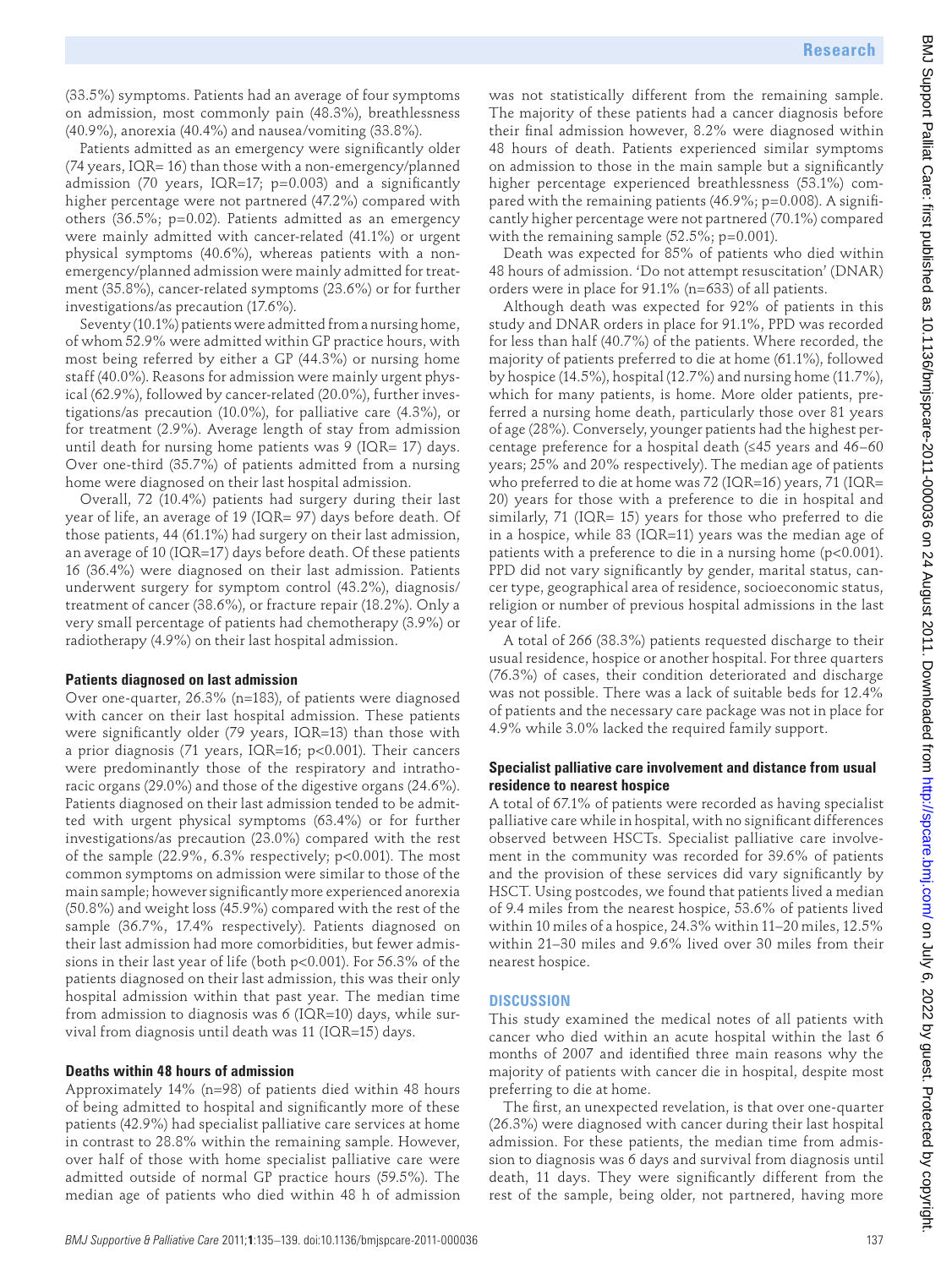comorbidities and fewer hospital admissions in their last year of life. A recent study<sup>16</sup> of patients who died within 30 days of a breast or colorectal cancer diagnosis in Scotland (2003–7), concurred with findings in terms of age and comorbidities but in contrast, reported significantly more previous hospital admissions. Almost 300 000 new cases of cancer are diagnosed (excluding non-melanoma skin cancer) in the UK each year.<sup>1</sup> Death in the first month following diagnosis in England has been reported at approximately 10% for colorectal cancer, 23% for lung, 2% for breast and 12% for ovarian.17 This highlights the need for earlier diagnosis of cancer.

Older patients with a history of comorbidities may experience symptoms that mask cancer, leading to a delay in seeking medical attention. A large Danish cohort study which assessed the impact of comorbidities and cancer stage at diagnosis, found that a higher percentage of patients with severe comorbidities were found to have advanced cancer at diagnosis and higher mortality.<sup>18</sup> In our study, one in 10 patients was admitted from a nursing home, of whom 35.7% were diagnosed on their last admission. The question remains whether death within 1 month of diagnosis is a result of delays in patient presentation, patient referrals, biologically aggressive disease or the complications associated with treatment.15

The second finding was that these patients were ill with over three-quarters (78.7%) admitted as an emergency, with cancer-related (37.4%) and urgent physical symptoms (33.5%). Over half (54.5%) were referred by a GP, 49.9% during practice hours. Where their diagnosis was not available, appropriate investigations were instigated. Where patients' diagnosis and prognosis was clear, appropriate steps were taken to ensure optimum care and where possible, to meet the patient's wishes. However, recording patients' preferred place of death was poor, even though there was a realistic expectation of death for most as evidenced by DNAR and expected death notices. These findings are in contrast to the National Audit Office's hospital note review of all adult patients with cancer who died in a Sheffield NHS teaching hospital in October 200719 which found that 40% of patients did not have medical needs that required them to be in hospital at the point of admission and could have been cared for elsewhere. A more recent medical note review (n=593) of all patients that died within 1 year in a general hospital in England, concluded that one-third (33%) of patients could have been cared for at home if excellent EoL care services had been in place.20 Our study did not assess the appropriateness of hospital admission, so direct comparisons may be misleading. Received here. This is the following form of the state in the state in the state in the state in the state in the state in the state in the state in the state in the state in the state in the state in the state in the sta

Patients in our study had an average length of stay of 11 days with 14% of patients dying within 48 hours of admission. This is a much lower figure than the 23% who died within 48 hours of admission to a general hospital in the South West of England.<sup>20</sup> The average number of hospital admissions within the last year of life was two and patients spent a median of 21 days in hospital in their last year of life. A statistical model which simulated the cost of caring for patients with cancer in their last year of life in England found that a 10% reduction in emergency admissions coupled with a 3 day reduction in length of hospital stay could equate to a saving of £104 million per year.<sup>21</sup> These all add support for the recommendation that all out-of-hours teams should be trained in EoL care, as well as being able to identify dying patients.<sup>22</sup> Availability of community services may reduce the number of emergency admissions, deaths in hospital and admissions in the last year of life. Savings from reduced emergency admissions could be redirected into community and EoL care

services, although cost savings relating to reduced admissions and length of hospital stay have yet to be established and further evaluations of community care costs are necessary.

The third finding relates to lack of facilities. For 17.3% of patients who requested discharge to their usual residence, hospice or other hospital, facilities were not available and 3.0% lacked family support. The implementation of rapid discharge services as recommended within the 2008 End of life Care Strategy,<sup>2</sup> may enable patients to die in their preferred place of care. Marie Curie Cancer Care's "Delivering Choice" programme gives terminally ill patients the choice of dying at home by providing rapid response teams for home visits during twilight and out of practice hours. The project also incorporated dedicated discharge nurses to facilitate speedy discharge. A report, published in 2008, evaluating the programme<sup>23</sup> found that 42% of patients that accessed the service died at home, in contrast to 19% who did not access the service.

Preferred place of death was recorded for 40.7% of patients. The large majority of these (72.8%) indicated a preference to die at home or in their nursing home, with only 12.7% of the sample preferring to die in hospital. Enabling patients to die outside hospital is complex. Research appears to indicate that important factors influencing cancer deaths outside of hospital include good social conditions, support and the availability, use and the intensity of homecare.<sup>13</sup> Two Danish studies found that home deaths were associated with GP home visits and to a lesser extent, with community nurse visits.<sup>24 25</sup> Both studies concluded that future research should examine the exact mechanisms of involvement and role of the GP, particularly the interface between GPs and other healthcare providers. Identifying impending death and communication with patients and their carers may be key factors facilitating dying in preferred place of death.

Enabling a patient to die at home requires symptom control, availability of specialist palliative care services, facilities, equipment and out-of-hours services. Specialist palliative care is provided in NI through 70 specialist inpatient beds in hospices and palliative care units, via hospital-based services, via community teams and through day care. Our findings show that over two thirds of the sample received specialist palliative care while in hospital. However, provision of specialist palliative care in the community was much less and varied by HSCT. While 14.5% of patients indicated that they had preferred to die in a hospice and most lived within 20 miles of a hospice, findings indicate that this was not achieved mainly because of a deterioration in the patient's condition or a lack available bed space.

#### **CONCLUSION**

Late diagnosis of cancer may have resulted in short survival and hospital death. Further work is warranted to confirm such links. Awareness of cancer as a possible diagnosis, especially among the elderly, is required. Although earlier diagnosis may not result in cure, it may allow interventions to alleviate symptoms, address quality of life issues and involve community services. Patient's preferred place of death should be discussed and recorded as part of routine EoL care. There is a need to ensure that staff are trained in the timely identification of dying patients and that all hospitals have rapid discharge programmes to facilitate, where possible, patients' and their carers' wishes. When interpreting the findings of this study, the reader should be aware of the limitations of its retrospective design and that data depended on patients' medical notes.